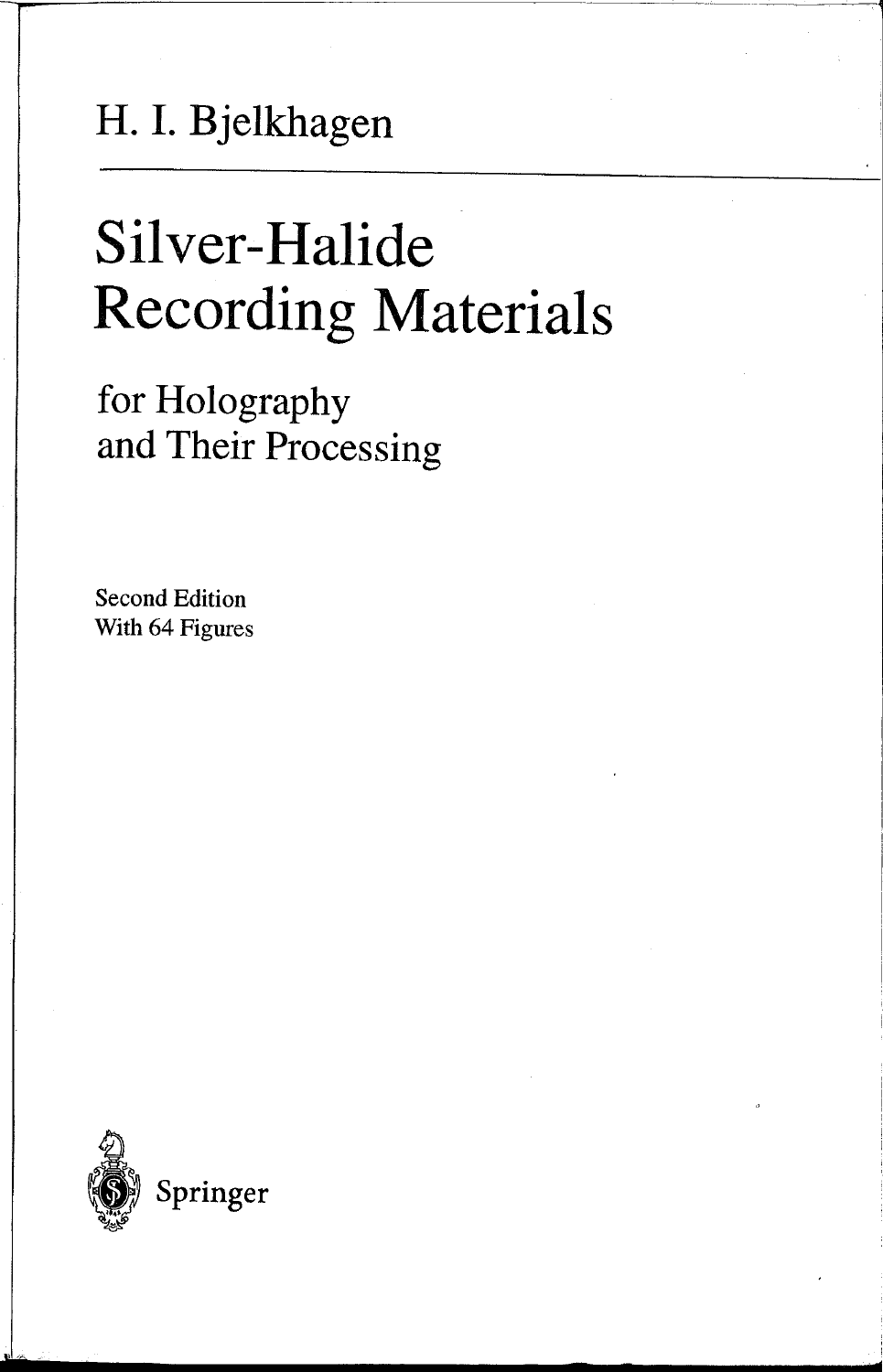Professor Dr. HANS I. BJELKHAGEN American Propylaea Corp., 555 S. Woodward, Suite 1109 Birmingham, MI 48009, USA

#### *Editorial Board*

ARTHUR L. SCHAWLOW, Ph. D. Department of Physics, Stanford University Stanford, CA 94305, USA

THEODOR TAMIR, Ph. D. Polytechnic University 333 Jay Street, Brooklyn, NY 11201, USA Professor ANTHONY E. SIEGMAN, Ph. D. Electrical Engineering E. L. Ginzton Laboratory, Stanford University Stanford, CA 94305, USA

*Managing Editor:* Dr. HELMUT K. V. LOTSCI-I Springer-Verlag, Tiergartenstrasse 17, D-69121 Heidelberg, Germany

#### **ISBN** 3-540-58619-9 2nd edition Springer-Verlag Berlin Heidelberg New York

#### ISBN 3-540-56576-0 Springer-Verlag Berlin Heidelberg New York

#### CIP data applied for

I ~

This work is subject to copyright. All rights are reserved, whether the whole or part of the material is concerned, specifically the rights of translation, reprinting, reuse of illustrations, recitation, broadcasting, reproduction on microfilms or in any other way, and storage in data banks. Duplication of this publication or parts thereof is permitted only under the provisions of the German Copyright Law of September 9, 1965, in its current version, and permission for use must always be obtained from Springer-VerJag. Violations are liable for prosecution under the German Copyright Law.

© Springer-Verlag Berlin Heidelberg 1993, 1995 Printed in the United States of America

The use of general descriptive names, registered names, trademarks, etc. in this publication does not imply, even in the absence of a specific statement, that such names are exempt from the relevant protective laws and regulations and therefore free for general use.

This text was prepared using the PSTM Technical Word Processor<br>SPIN 10481664 54/3144 - 543210 - Printed on acid-fre 54/3144 - 5 4 3 2 1 0 - Printed on acid-free paper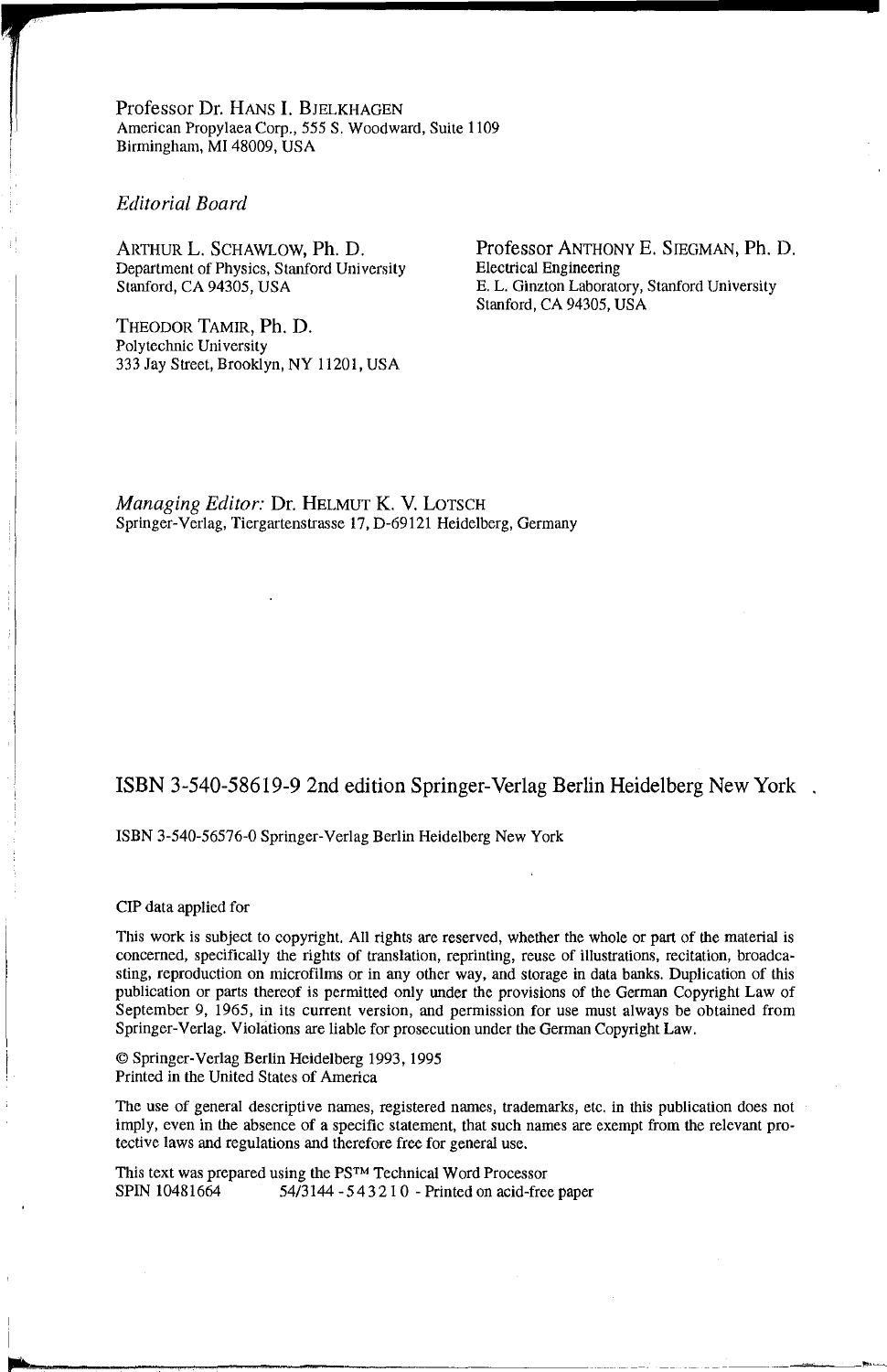### **Contents**

|     |       | 1                                                                   |
|-----|-------|---------------------------------------------------------------------|
| 1.1 |       | 4                                                                   |
|     | 1.1.1 | 4                                                                   |
|     | 1.1.2 | 6                                                                   |
| 1.2 |       | 8                                                                   |
|     | 1.2.1 | 8                                                                   |
|     | 1.2.2 | 8                                                                   |
|     |       | 9                                                                   |
|     |       | 9                                                                   |
|     |       | 10                                                                  |
|     |       | 11                                                                  |
|     |       | 11                                                                  |
|     |       | 12                                                                  |
|     |       |                                                                     |
|     |       | 13                                                                  |
| 2.1 |       | 13                                                                  |
|     | 2.1.1 | 13<br>Photographic Silver-Halide Materials                          |
|     | 2.1.2 | 15                                                                  |
|     |       | 15                                                                  |
|     |       | 16<br>b) The Characteristic Curve                                   |
|     |       | 18                                                                  |
|     | 2.1.3 | 19                                                                  |
|     |       | 19                                                                  |
|     |       | 20                                                                  |
|     |       | 20<br>c) Modulation Transfer Function $\ldots \ldots \ldots \ldots$ |
|     |       | 22                                                                  |
|     |       | 22                                                                  |
|     | 2.1.4 | 22                                                                  |
|     |       | 23                                                                  |
|     |       | 25<br>b) Resolution of the Holographic Image $\ldots$               |
|     |       | Image resolution dependent on the recording                         |
|     |       | 25                                                                  |
|     |       | Image resolution dependent on other factors than                    |
|     |       | 29                                                                  |
|     |       | c) The Space-Bandwidth Theorem<br>33                                |
| 2.2 |       | Emulsion Manufacturing<br>33                                        |
|     | 2.2.1 | Conventional Photographic Emulsions.<br>33                          |
|     |       | a) Silver-Halide Emulsion Manufacturing<br>34                       |
|     |       |                                                                     |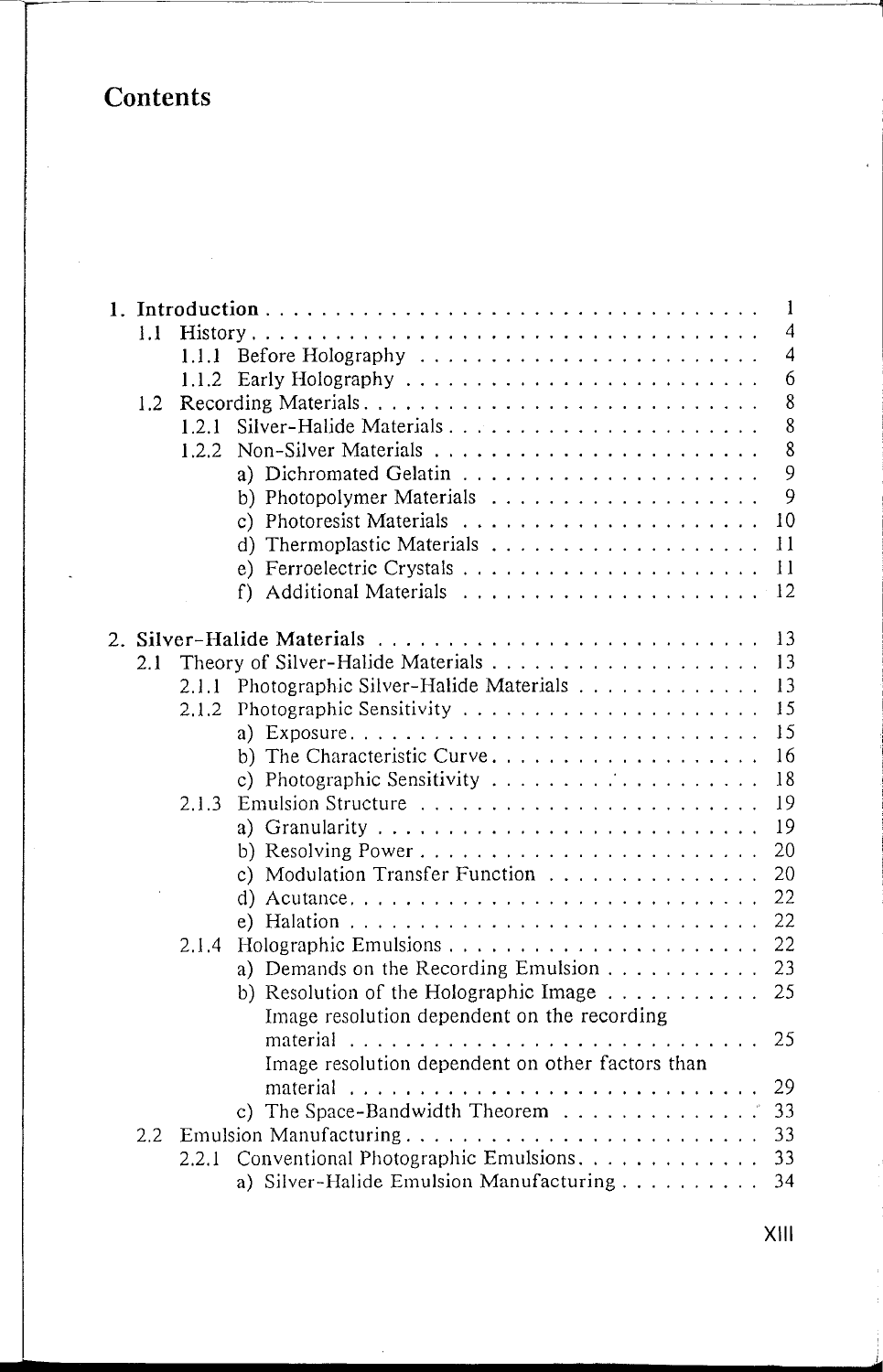|     |       |                                                   | 36       |
|-----|-------|---------------------------------------------------|----------|
|     | 2.2.2 | Preparation of the Emulsion                       | 37<br>37 |
|     |       | b) Holographic-Emulsion Preparation               | 41       |
|     |       | c) Holographic Emulsions from Russia              | 44       |
|     |       |                                                   | 47       |
|     | 2.2.3 | Substrates for Holographic Emulsion               | 50       |
|     |       |                                                   | 50       |
|     |       |                                                   | 51       |
|     | 2.2.4 | Antihalation Reduction for Holography             | 53       |
|     |       | a) Brewster-Angle Method                          | 53       |
|     |       | b) Additional Methods for Antihalation Reduction  | 54       |
| 2.3 |       |                                                   | 55       |
|     | 2.3.I | Microscopic Characteristics. Latent-Image Forming |          |
|     |       |                                                   | 55       |
|     | 2.3.2 |                                                   | 57       |
|     |       | a) Hologram Type: Thin Holograms                  | 61       |
|     |       | The modulation transfer function                  | 64       |
|     |       | Diffraction efficiency for amplitude holograms    | 65<br>66 |
|     |       | Diffraction efficiency for phase holograms        | 67       |
|     |       | b) Hologram Type: Thick Holograms                 | 68       |
|     |       | Thick transmission holograms                      | 69       |
|     |       | Thick reflection holograms                        | 70       |
|     |       | c) Summary of the Diffraction Efficiency          | 70       |
|     |       | d) Holographic Exposure Index                     | 73       |
|     | 2.3.3 |                                                   | 75       |
|     |       |                                                   | 75       |
|     |       |                                                   | 79       |
|     |       | c) Models of Holographic Emulsions                | 81       |
|     | 2.3.4 | Recording Materials                               |          |
|     |       | from the Quantum-Theoretic Point of View          | 83       |
|     |       |                                                   | 83       |
|     |       | b) Practical Applications of the Quantum Theory   | 86       |
|     | 2.3.5 |                                                   | 88       |
|     | 2.3.6 |                                                   | 88       |
|     |       | Intrinsic nonlinearities                          | 90       |
|     |       | 3. Commercial Silver-Halide Materials             | 93       |
| 3.1 |       |                                                   | 93       |
| 3.2 |       |                                                   | 94       |
|     |       |                                                   | 95       |
|     | 3.2.2 |                                                   | 96       |
|     | 3.2.3 |                                                   | 99       |
|     |       |                                                   | 99       |
| 3.3 |       |                                                   | 99       |
|     |       |                                                   | 100      |
|     |       |                                                   |          |

I......

XIV

 $\mathsf{L}$  .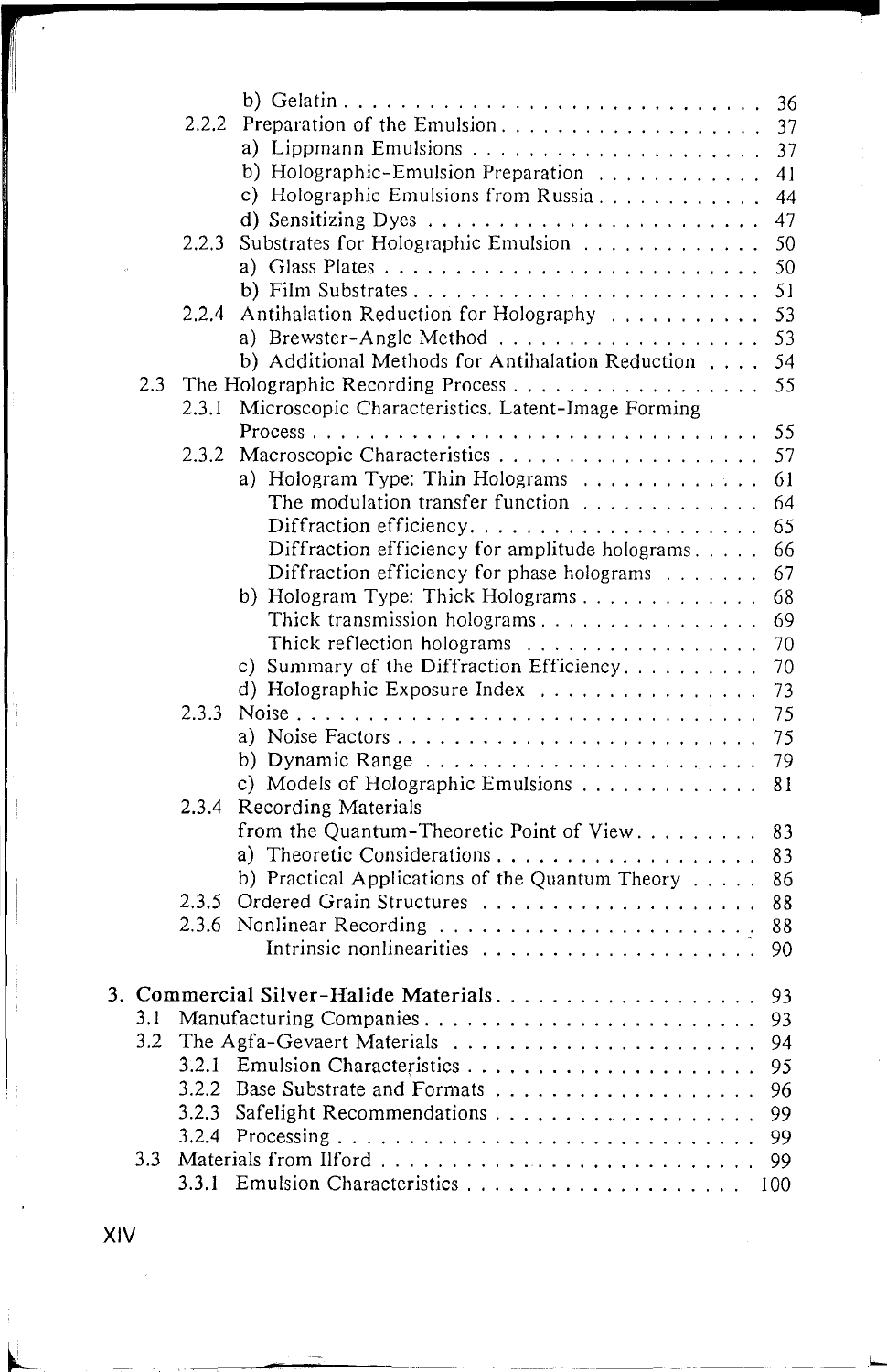|     | 3.3.2 |                                                                                                 | 100 |
|-----|-------|-------------------------------------------------------------------------------------------------|-----|
|     | 3.3.3 | Safelight Recommendations                                                                       | 102 |
|     | 3.3.4 |                                                                                                 | 102 |
| 3.4 |       |                                                                                                 | 103 |
|     | 3.4.1 |                                                                                                 | 104 |
|     |       | Kodak Spectroscopic Plate and Film, Type 649-F                                                  | 104 |
|     |       | Kodak Holographic Plate, Type 120-01 or -02                                                     |     |
|     |       | and Holographic Film, Type SO-173                                                               | 104 |
|     |       | Kodak Special Plate, Type 125-02                                                                | 104 |
|     |       | Kodak Special Plate, Type 131-01 or -02                                                         |     |
|     |       | and Kodak High-Speed Holographic Film, SO-253                                                   | 104 |
|     |       | Kodak High-Resolution Film, SO-343                                                              |     |
|     |       | and Kodak Spectrocsopic Film, Type 649-GH                                                       | 105 |
|     |       | Kodak High-Resolution Plate, Type 1A                                                            | 105 |
|     |       | Kodak High-Resolution Plate, Type TE                                                            | 105 |
|     | 3.4.2 | Base Substrate and Formats                                                                      | 105 |
|     |       | Safelight Recommendations                                                                       | 108 |
|     | 3.4.3 |                                                                                                 | 108 |
|     |       |                                                                                                 |     |
| 3.5 |       |                                                                                                 | 108 |
| 3.6 |       |                                                                                                 | 109 |
|     | 3.6.1 |                                                                                                 | 109 |
|     |       | Emulsion Characteristics                                                                        | 110 |
|     |       | Base Substrate and Formats                                                                      | 110 |
|     |       |                                                                                                 | 110 |
|     |       | 3.6.2 Materials from the former East Germany                                                    | 112 |
|     |       | Emulsion Characteristics                                                                        | 112 |
|     |       | Base Substrate and Formats                                                                      | 113 |
|     |       | Safelight Recommendations                                                                       | 113 |
|     |       |                                                                                                 | 113 |
|     |       | 4. Development                                                                                  | 115 |
| 4.1 |       |                                                                                                 | 115 |
|     | 4.1.1 | Different Types of Developers                                                                   | 115 |
|     |       |                                                                                                 | 116 |
|     | 4.1.3 |                                                                                                 | 117 |
|     | 4.1.4 | Solution-Physical Development.                                                                  | 117 |
| 4.2 |       | Photographic Developers                                                                         | 117 |
|     |       |                                                                                                 | 118 |
|     |       | 4.2.2 Conventional Black-and-White Developers                                                   | 119 |
|     |       |                                                                                                 | 120 |
|     |       | Di-Aminophenol: $(NH_2)_2C_6H_3OH\cdot 2HCl$                                                    |     |
|     |       | <i>Ortho-Aminophenol:</i> $NH_2C_6H_4OH \ldots \ldots \ldots$                                   | 120 |
|     |       | Para-Aminophenol: $NH_2C_6H_4OH \ldots \ldots$                                                  | 120 |
|     |       | Ascorbic Acid: CH2OHCHOHCHCOH:COHCOO · ·                                                        | 121 |
|     |       | Glycin: $\text{HOC}_6\text{H}_4\text{NHCH}_2\text{COOH}$                                        | 121 |
|     |       | Metol: $(HOC_6H_4NHCH_3)_2 \cdot H_2SO_4 \cdot \cdot \cdot \cdot \cdot \cdot \cdot \cdot \cdot$ | 121 |
|     |       | Hydroquinone: $C_6H_4-1,4-(OH)_2$                                                               | 122 |
|     |       | Chlorohydroquinone: $ClC_6H_3-1,4-(OH)_2$                                                       | 122 |

xv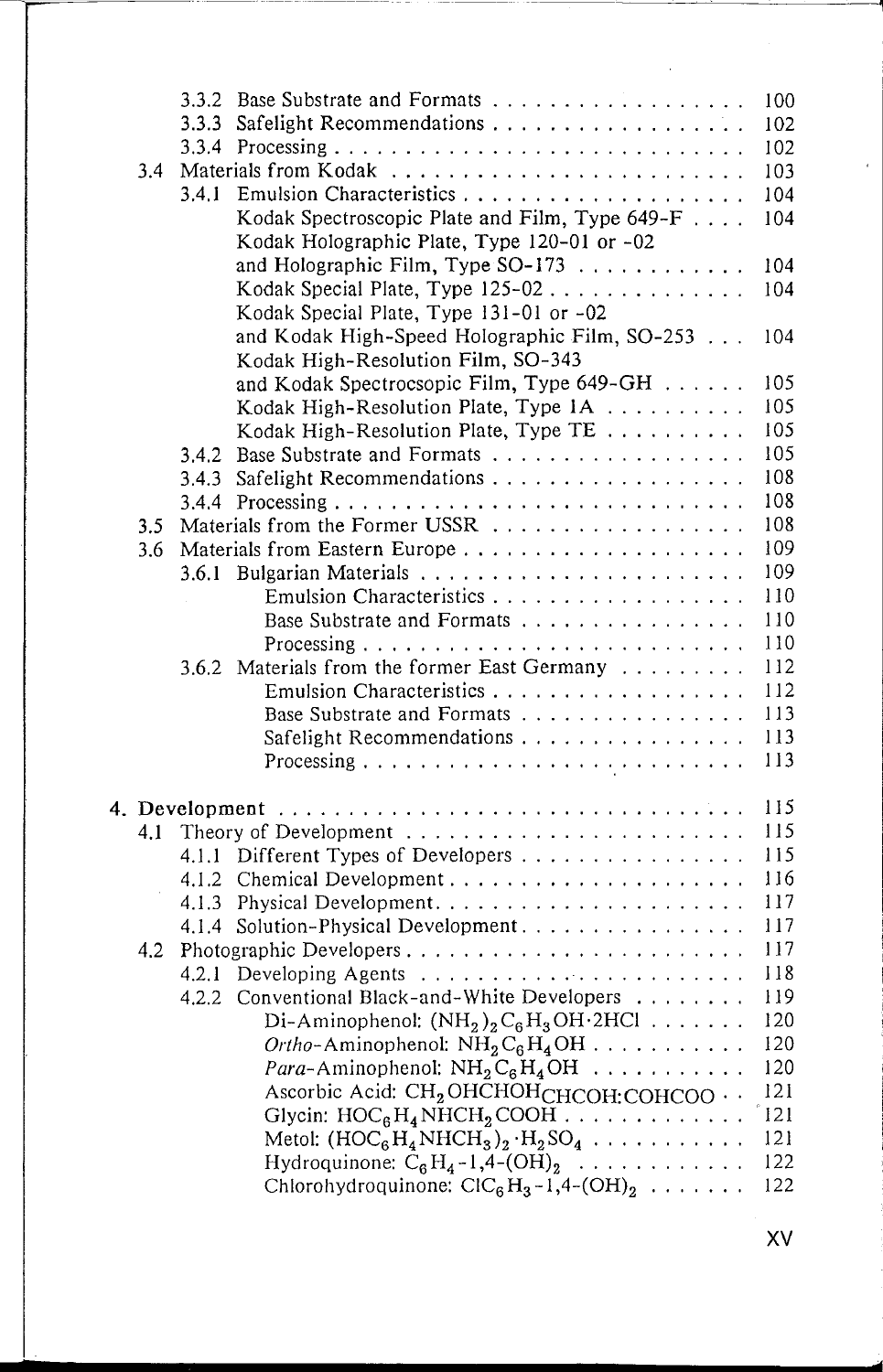|     |       | Phenidone: $C_6H_5-C_3H_5N_2O \ldots \ldots \ldots \ldots$    | 122 |
|-----|-------|---------------------------------------------------------------|-----|
|     |       | Methyl Phenidone: $C_{10}H_{12}N_2O \ldots \ldots \ldots$     | 122 |
|     |       | Ortho-Phenylenediamine: $C_6H_4(NH_2)_2$                      | 123 |
|     |       | <i>Para</i> -Phenylenediamine: $C_6H_4(NH_2)_2 \ldots \ldots$ | 123 |
|     |       | Pyrocatechol: $C_6H_4 - 1,2-(OH)_2$                           | 123 |
|     |       | Pyrogallol: $C_6H_3 - 1,2,3-(OH)_3$                           | 123 |
|     | 4.2.3 |                                                               | 124 |
|     | 4.2.4 |                                                               | 125 |
|     | 4.2.5 |                                                               | 125 |
|     | 4.2.6 |                                                               | 126 |
|     | 4.2.7 |                                                               | 126 |
|     | 4.2.8 |                                                               | 127 |
| 4.3 |       |                                                               | 128 |
|     | 4.3.1 | Conventional Developers Used in Holography.                   | 129 |
|     | 4.3.2 |                                                               | 133 |
|     | 4.3.3 | Special Holographic Developers                                | 134 |
|     |       | a) Theory of Holographic Developers                           | 134 |
|     |       | b) Developing Agents Used in Holographic Developers.          | 135 |
|     |       | c) Silver-Halide Solvents in Holographic Developers           | 135 |
|     |       | d) Holographic Developers for Transmission Holograms          | 136 |
|     |       | e) Holographic Developers for Reflection Holograms            | 137 |
|     | 4.3.4 | Chemical Development of Reflection Holograms                  |     |
|     |       |                                                               | 137 |
|     |       | a) Developers Based on Pyrogallol                             | 137 |
|     |       | b) Developers Based on Catechol.                              | 140 |
|     |       | c) Developers Based on Other Developing Agents                | 141 |
|     | 4.3.5 | Monobath Developers for Holography                            | 142 |
|     | 4.3.6 | Solution-Physical Developers                                  | 144 |
|     | 4.3.7 |                                                               | 151 |
| 4.4 |       |                                                               | 152 |
|     | 4.4.1 | Stop Baths and Fixation Solutions                             | 152 |
|     | 4.4.2 |                                                               | 153 |
|     | 4.4.3 |                                                               | 153 |
|     | 4.4.4 |                                                               | 154 |
|     | 4.4.5 |                                                               | 154 |
|     | 4.4.6 |                                                               | 154 |
|     | 4.4.7 |                                                               | 155 |
|     | 4.4.8 |                                                               | 156 |
|     |       |                                                               |     |
|     |       |                                                               | 159 |
| 5.1 |       |                                                               | 159 |
|     |       |                                                               | 160 |
|     |       |                                                               | 162 |
|     |       |                                                               | 163 |
|     |       | Conventional Photographic Bleaches.                           | 163 |
|     |       |                                                               | 163 |
|     |       |                                                               | 164 |

L-- '-

XVI

l I i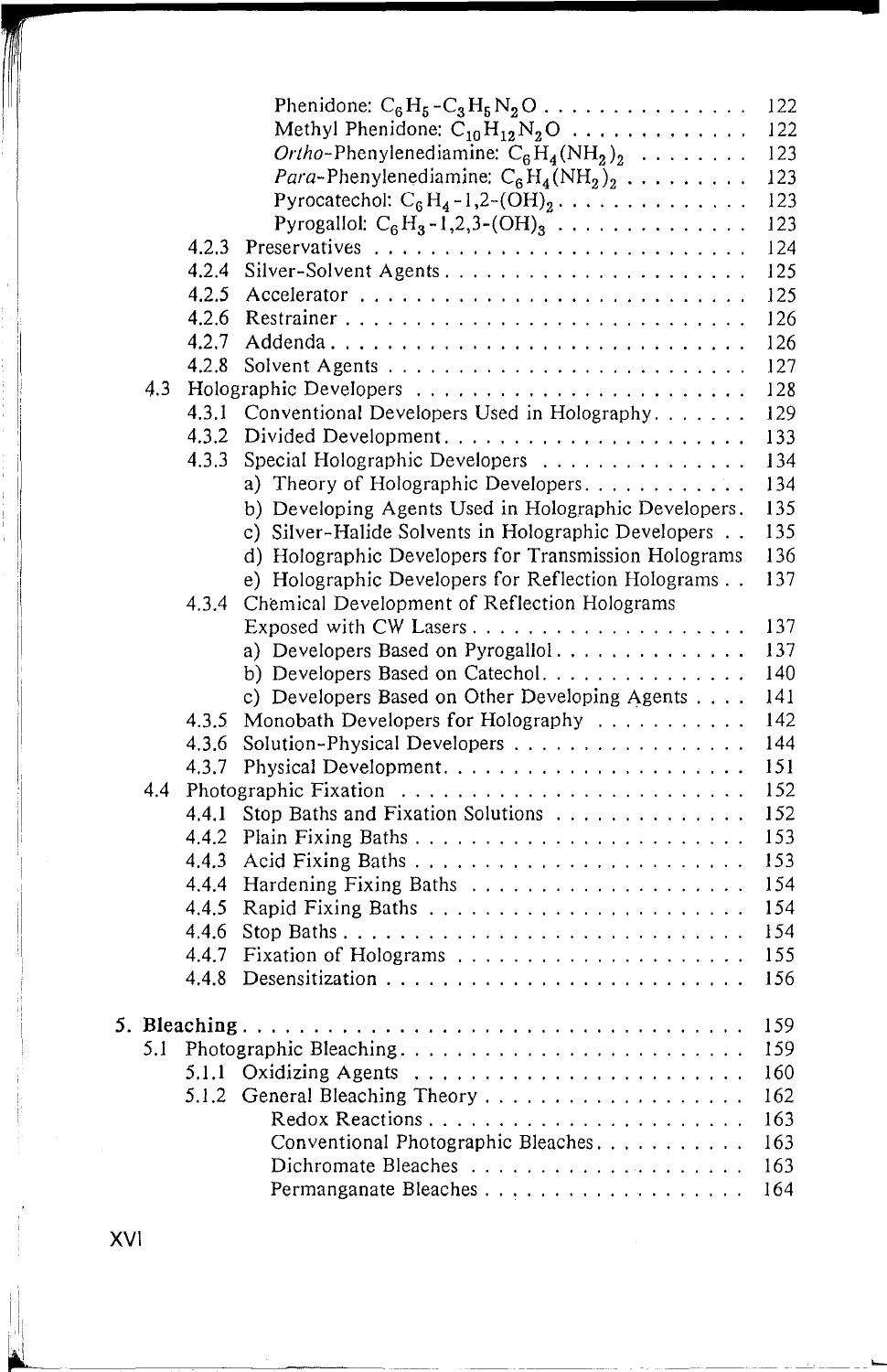|     |       |                                                | 164        |
|-----|-------|------------------------------------------------|------------|
|     |       |                                                | 164        |
|     |       |                                                | 164        |
|     |       |                                                | 165        |
|     |       |                                                | 165        |
| 5.2 |       |                                                | 166        |
|     | 5.2.1 |                                                | 166        |
|     |       | 5.2.2 Holographic Bleaching Theory             | 167        |
|     |       |                                                | 167        |
|     |       | Electrical Polarizability Theory               | 168        |
|     |       | Phase Variations as a Function of Pre-Bleached |            |
|     |       | Differences in Density                         | 171        |
|     |       | Diffraction Efficiency and Noise.              | 178        |
|     |       |                                                |            |
|     | 5.2.3 | The Holographic Bleaching Technique            | 182        |
|     |       | a) Rehalogenating Bleaching                    | 184        |
|     |       | Aqueous Rehalogenating Bleaching               | 184        |
|     |       | Non-Aqueous Rehalogenating Bleaching           | 191        |
|     |       | Popular Rehalogenating Bleach Baths            | 192        |
|     |       |                                                | 193        |
|     |       | Common Reversal-Bleach Baths                   | 195        |
|     |       | Popular Reversal-Bleach Baths                  | 197        |
|     | 5.2.4 | Comparison Between Different Bleach Processes  | 197        |
|     | 5.2.5 | Stability of Bleached Holograms                | 208        |
|     |       |                                                | 215        |
| 6.1 |       | Problems Due to Short or Long Exposure         | 215        |
|     | 6.1.1 |                                                | 215        |
|     | 6.1.2 |                                                | 216        |
|     | 6.1.3 | Holographic Reciprocity Failure                | 218        |
| 6.2 |       | Increasing Sensitivity by Hypersensitization   |            |
|     |       |                                                | 221        |
|     | 6.2.1 |                                                | 222        |
|     |       |                                                |            |
|     |       |                                                | 222        |
|     |       |                                                | 222        |
|     |       |                                                | 222        |
|     |       | Sodium-Sulfite Solution                        | 223        |
|     |       |                                                | 223        |
|     |       |                                                | 223        |
|     |       |                                                | 223        |
|     |       |                                                | 224        |
|     |       |                                                | 224        |
|     |       |                                                | 224        |
|     |       |                                                | 224        |
|     |       | Heat                                           | 225        |
|     |       |                                                |            |
|     |       |                                                |            |
|     | 6.2.2 |                                                | 225        |
|     | 6.2.3 | Increasing Sensitivity During Exposure         | 229<br>230 |

XVII

l,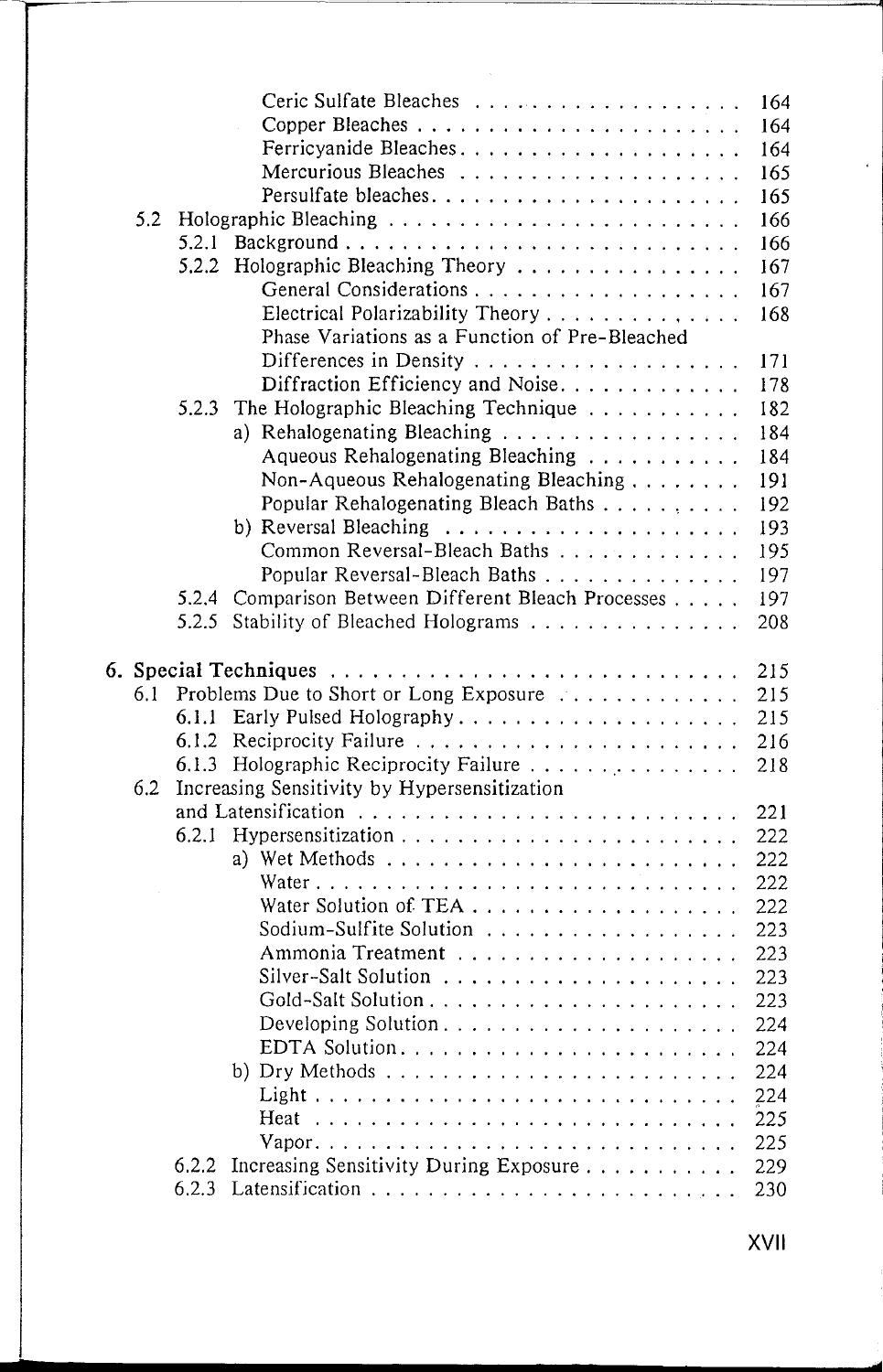|     |                                                                          | 230 |
|-----|--------------------------------------------------------------------------|-----|
|     | b) Dry Methods $\ldots \ldots \ldots \ldots \ldots \ldots \ldots \ldots$ | 231 |
|     |                                                                          | 231 |
|     |                                                                          | 233 |
|     | 6.2.4 Autoradiography                                                    | 234 |
| 6.3 |                                                                          | 235 |
|     | 6.3.1 General Latent-Image Fading.                                       | 235 |
|     | 6.3.2 Holographic Latent-Image Fading                                    | 236 |
| 6.4 |                                                                          | 236 |
| 6.5 |                                                                          | 238 |
|     | 6.5.1<br>Index Matching in General                                       | 238 |
|     | 6.5.2<br>Index Matching for Holograms                                    | 241 |
|     | a) Index-Matching Liquids for Dry Holograms.                             | 242 |
|     | b) Index-Matching Liquids for Wet Holograms.                             | 242 |
|     | c) Practical Methods for Large-Format Film Holograms                     | 243 |
| 6.6 |                                                                          | 243 |
|     | 6.6.1<br>Surface-Relief Emulsion Structures                              | 244 |
|     |                                                                          | 245 |
|     | 6.6.3 Matrix Fabrication from Silver-Halide Relief Masters.              | 251 |
| 6.7 | Silver-Halide Sensitized Gelatin Holograms                               | 252 |
| 6.8 | Dye Substitution for Silver in Holograms.                                | 262 |
|     |                                                                          | 263 |
| 6.9 | Microheterogeneous Recording Media                                       | 264 |
|     | 6.9.1<br>The Focar-S Recording Material                                  | 265 |
|     | 6.10 Investigation of Emulsions                                          | 266 |
|     | 6.10.1 Electron-Microscopic Investigation of Holographic                 |     |
|     |                                                                          | 267 |
|     | 6.10.2 Phase-Contrast Microscopic Investigation                          |     |
|     |                                                                          | 269 |
|     | 6.10.3 X-Ray Fluorescence Analysis of Emulsions                          | 269 |
|     |                                                                          |     |
|     |                                                                          | 273 |
| 7.1 |                                                                          | 273 |
| 7.2 | Processing of In-Line Transmission Holograms                             | 276 |
|     | 7.2.1 In-Line Amplitude Holograms                                        | 276 |
|     |                                                                          | 278 |
| 7.3 | Processing of Off-Axis, Transmission Holograms                           | 279 |
|     | 7.3.1<br>Off-Axis Amplitude Holograms                                    | 279 |
|     | a) Off-Axis Transmission Holograms Recorded                              |     |
|     |                                                                          | 280 |
|     | Summary: Off-axis CW transmission hologram                               |     |
|     |                                                                          | 283 |
|     | b) Off-Axis Transmission Holograms                                       |     |
|     | Recorded with Pulsed Lasers                                              | 283 |
|     | Summary: Off-axis pulsed-transmission hologram                           |     |
|     |                                                                          | 284 |
| 7.4 |                                                                          | 284 |
|     |                                                                          |     |

~

**XVIII** 

l

Ilil 1,1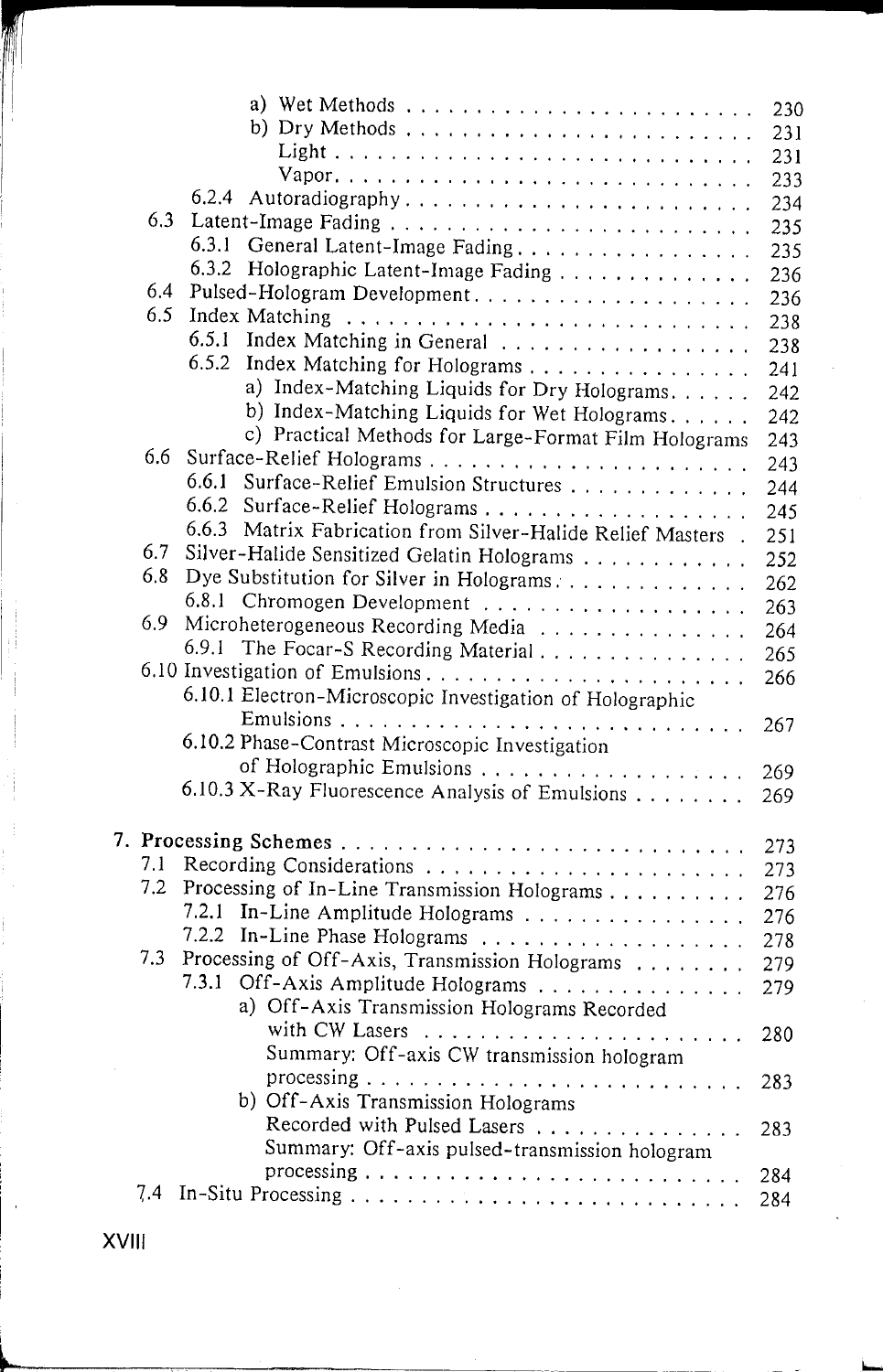|    | 7.5<br>7.6<br>7.7<br>7.8        | 7.5.1<br>7.5.2                                              | Processing of Reflection Holograms<br>Reflection Holograms Recorded with CW Lasers<br>Summary: CW reflection phase hologram processing.<br>Reflection Holograms Recorded with Pulsed Lasers<br>Summary: Pulsed reflection-phase hologram<br>Processing of Holograms Produced by Scanning<br>Secondary Effects in Hologram Processing                                                                                                                                                                                                                                                                                                                                                   | 286<br>287<br>287<br>290<br>291<br>291<br>291<br>292<br>292<br>293<br>293<br>294                                                                |
|----|---------------------------------|-------------------------------------------------------------|----------------------------------------------------------------------------------------------------------------------------------------------------------------------------------------------------------------------------------------------------------------------------------------------------------------------------------------------------------------------------------------------------------------------------------------------------------------------------------------------------------------------------------------------------------------------------------------------------------------------------------------------------------------------------------------|-------------------------------------------------------------------------------------------------------------------------------------------------|
|    |                                 |                                                             |                                                                                                                                                                                                                                                                                                                                                                                                                                                                                                                                                                                                                                                                                        |                                                                                                                                                 |
|    | 8.1<br>8.2<br>8.3<br>8.4<br>8.5 | 8.1.1<br>8.4.1<br>8.4.2<br>8.5.1<br>8.5.3<br>8.5.4<br>8.5.5 | 8. After-Treatment<br>Additonal Treatment After the Main Processing<br>Washing and Drying Holograms<br>8.1.2 Correction of Emulsion Thickness<br>8.1.3 Protection of Transmission Holograms<br>8.1.4 Blackening of Reflection Holograms.<br>8.1.6 Protection of Reflection Holograms<br>Preparation of Processing Solutions<br>Safety Aspects of Hologram Production<br>Optical Copying of Holograms<br>Practical Hologram Copying Methods<br>a) Copying with a Pulsed Laser<br>b) Copying with a Scanning Laser Beam<br>Archival Performance of Conventional Photographs<br>8.5.2 Archival Performance of Holograms.<br>Artificial Aging Experiments<br>Recovering Affected Holograms | 295<br>295<br>295<br>297<br>299<br>300<br>301<br>301<br>303<br>304<br>305<br>307<br>309<br>310<br>310<br>312<br>313<br>315<br>318<br>318<br>320 |
| 9. |                                 |                                                             | Color, Infrared and Ultraviolet Holography 321                                                                                                                                                                                                                                                                                                                                                                                                                                                                                                                                                                                                                                         |                                                                                                                                                 |
|    |                                 |                                                             |                                                                                                                                                                                                                                                                                                                                                                                                                                                                                                                                                                                                                                                                                        | 321                                                                                                                                             |
|    |                                 | 9.1.1                                                       |                                                                                                                                                                                                                                                                                                                                                                                                                                                                                                                                                                                                                                                                                        | 321                                                                                                                                             |
|    |                                 | 9.1.2<br>9.1.3                                              | Color Recording in Holography                                                                                                                                                                                                                                                                                                                                                                                                                                                                                                                                                                                                                                                          | 322<br>323                                                                                                                                      |
|    |                                 |                                                             | a) Color Transmission Holography                                                                                                                                                                                                                                                                                                                                                                                                                                                                                                                                                                                                                                                       | 323                                                                                                                                             |
|    |                                 |                                                             | b) Color Reflection Holography                                                                                                                                                                                                                                                                                                                                                                                                                                                                                                                                                                                                                                                         | 323                                                                                                                                             |
|    |                                 | 9.1.4                                                       | Recent Progress in Color Holography                                                                                                                                                                                                                                                                                                                                                                                                                                                                                                                                                                                                                                                    | 326                                                                                                                                             |
|    |                                 | 9.1.5                                                       | Choice of Laser Wavelengths                                                                                                                                                                                                                                                                                                                                                                                                                                                                                                                                                                                                                                                            | 326                                                                                                                                             |
|    |                                 | 9.1.6<br>9.1.7                                              | Color Recording Materials and Their Processing<br>Color Recording Techniques                                                                                                                                                                                                                                                                                                                                                                                                                                                                                                                                                                                                           | 331                                                                                                                                             |
|    |                                 |                                                             |                                                                                                                                                                                                                                                                                                                                                                                                                                                                                                                                                                                                                                                                                        | 332                                                                                                                                             |

------ ---------- ----~~-------'I

I

I ~